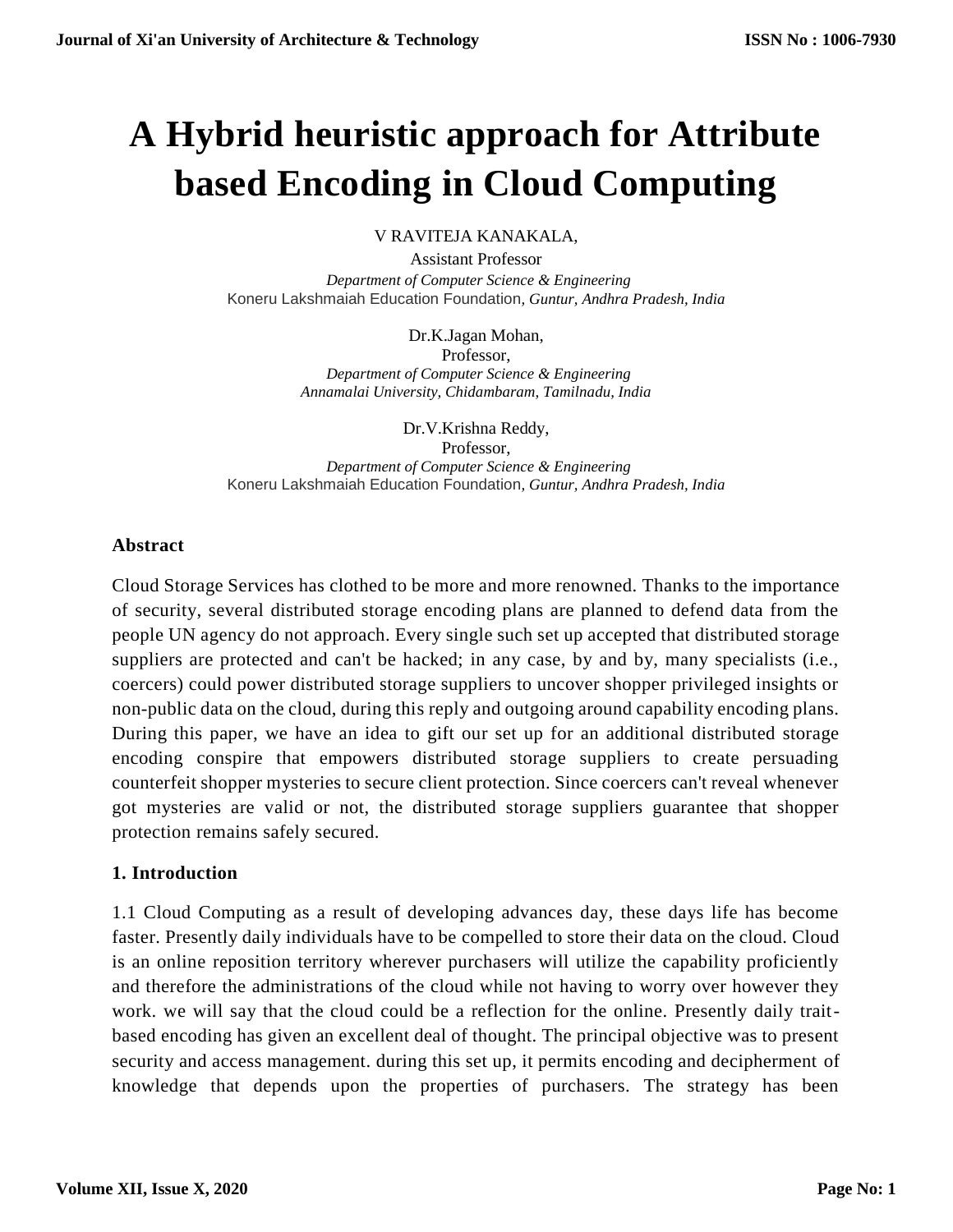characterized here associated with Associate in Nursing entrance tree structure. The ciphertext delivered are going to be out there by a shopper if the approach is consummated. Definition of the cloud computing is Associate in Nursing rising computing technology that uses the net and central remote servers to take care of information and application. characteristics of cloud computing Application programming interface. Device and placement independence. Virtualization. dependableness.

# **1.2 ADVANTAGES OF CLOUD**

When we scale back defrayal on technology globalize your manpower on a budget scale back cost of capital Improve accessibility and necessity of Cloud computing. Distributed computing and virtualization have gotten clear quality throughout conditions, as an example, the current. It merely is that the reasonably getting ready that depends upon shared accomplishment resources as critical procurable servers and individual devices. So now, the individuals trot out virtualized stages from where. All of the server ranches, organizations, writing laptop programs goes on the cloud to the graceful operating of the geographic point. With the making range of web-enabled devices access to information is needed and fewer advanced it's beneath documented points of interest for current adventures: It gigantically impacts IT prices and work. No convincing motivation to pay customary wages to that specialists basic take the organizations it's more and more versatile and provide higher and confirmed storing. Protection, information security, and prosperity could be a prime concern of late and cloud organizations provide the identical. expedited effort and effective correspondence stages are given. Best work practices skillfulness and flexibility} is gotten. Access to personalized revives for your IT necessities is consolidated. a small amount of the highest cloud organizations and advancements are given by Amazon, Microsoft, Google, VMware. Inferable from the rising of cloud organizations and virtualized headways, enthusiasm for skillful IT specialists have additionally rose beginning late. In like manner, such tremendous quantities of IT specialists are adequately sorting out these capacities and obtaining thoroughbred with the specified IT Certifications for the progressions. just in case you're Associate in Nursing IT capable, to future-check your profile, you must rummage around for the simplest IT affirmations.

#### **1.4 type of cloud organizations**

There are 3 styles of cloud arrangements ordered smitten by Associate in Nursing association's capability to manage and verify resources even as business desires.

**1.4.1 Public cloud:** Public cloud, once all is alleged in done, is SaaS administrations offered to purchasers over the online. it's the foremost conservative alternative for purchasers whereby the specialist organization bears the prices of knowledge transfer capability and framework. it's restricted arrangements, and therefore the expense is controlled by utilization limit. All things thought of, the constraints of the open cloud are its absence of SLA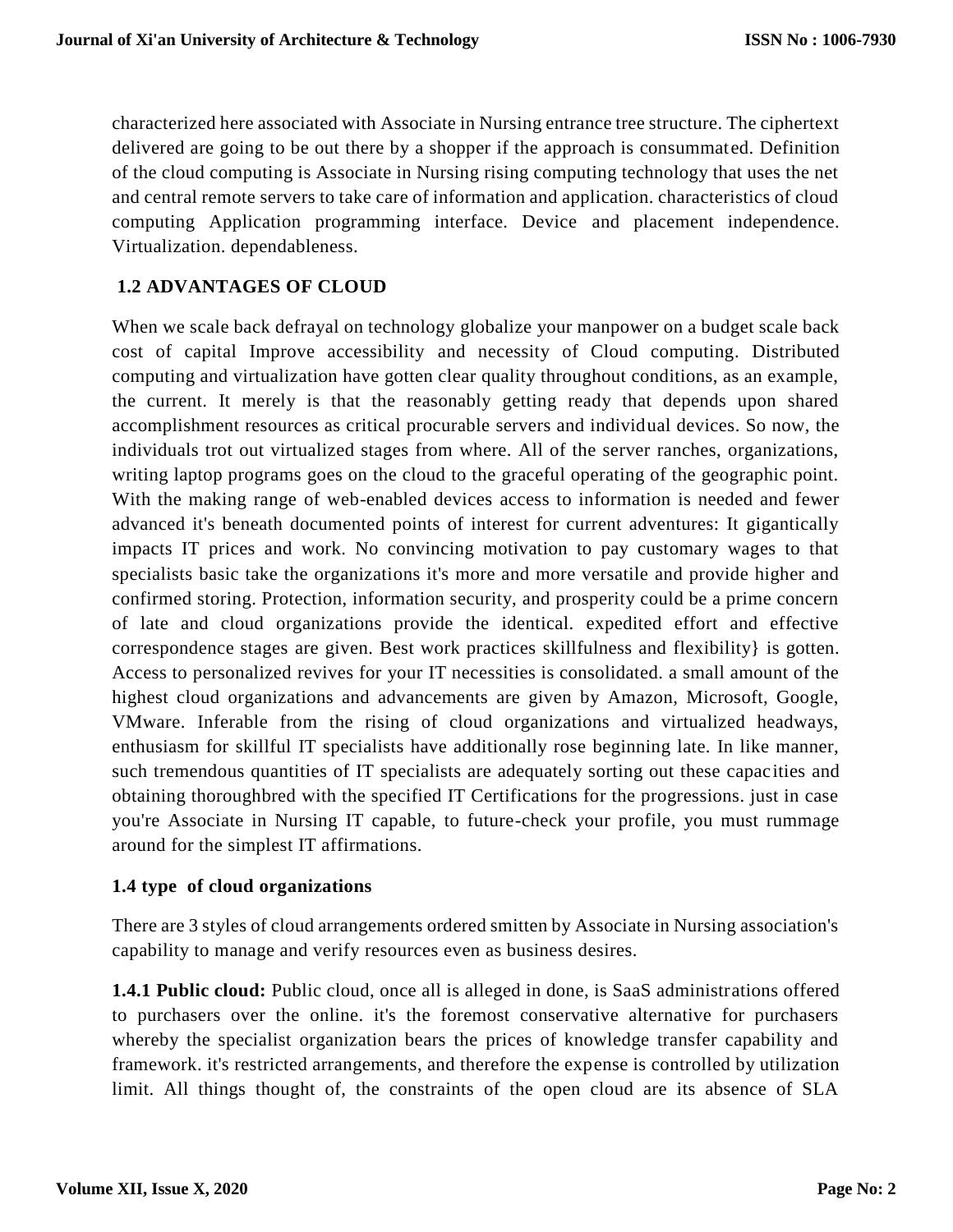determinations. no matter high unwavering quality, lower prices, zero maintenance, and onrequest skillfulness, the open cloud isn't applicable for associations operating with delicate information as they have to consent to tight security tips.

**1.4.2 Private cloud**: because the name proposes, the non-public cloud is used by huge associations to construct and contend with their own server farms for specific business and IT needs/tasks. The non-public cloud provides a lot of command over ability, versatility, and flexibility whereas up the safety of advantages and business tasks. this sort of framework may be primarily based on-premises or decentralized to Associate in Nursing outsider specialist co-op – in any case, it will continue the instrumentality and programming condition over a personal system completely for the businessman. huge and medium-scale fund ventures and government offices ordinarily decide non-public mists.

**1.4.3 Hybrid cloud**: Hybrid cloud is that the mixture of a personal and open cloud, accommodating larger ability to organizations whereas having power over basic activities and resources, combined with improved ability and cost-productivity. The breed cloud style empowers organizations to take advantage of the open cloud as and once necessary as a result of their straightforward remaining task at hand relocation. as an example, organizations will utilize the open cloud for running high-volume applications like messages and use non-public mists for delicate resources like financials, data recovery, and through planned support and ascend common

# **2. Existing System**

There are completely different Attribute-based encoding (ABE) plans that are planned. an oversized portion of the planned plans acknowledge distributed storage professional centers or accepted untouchables handling key organization are trustworthy and can't be hacked; in any case, eventually, a handful of drugs could get correspondences among clients and circulated reposition suppliers and a brief time later compel limit providers to unleash customer special bits of data by mistreatment government management or varied methods. For this circumstance, the encoded information is believed to be glorious and limit suppliers are documented to unleash client corporate executive realities. Sahai and Waters [16] at first displayed the chance of ABE within which information house owners will infix however they need to share data with relevance encoding.

2.1 Disadvantage within the Existing System it's what is more idiotic to encipher information typically surely individuals. With ABE, information house owners decide simply which sort of shoppers will get to their encoded data. Customers UN agency satisfy the conditions will translate the encoded information. Use clear sets or situatable open key structures to finish deniability.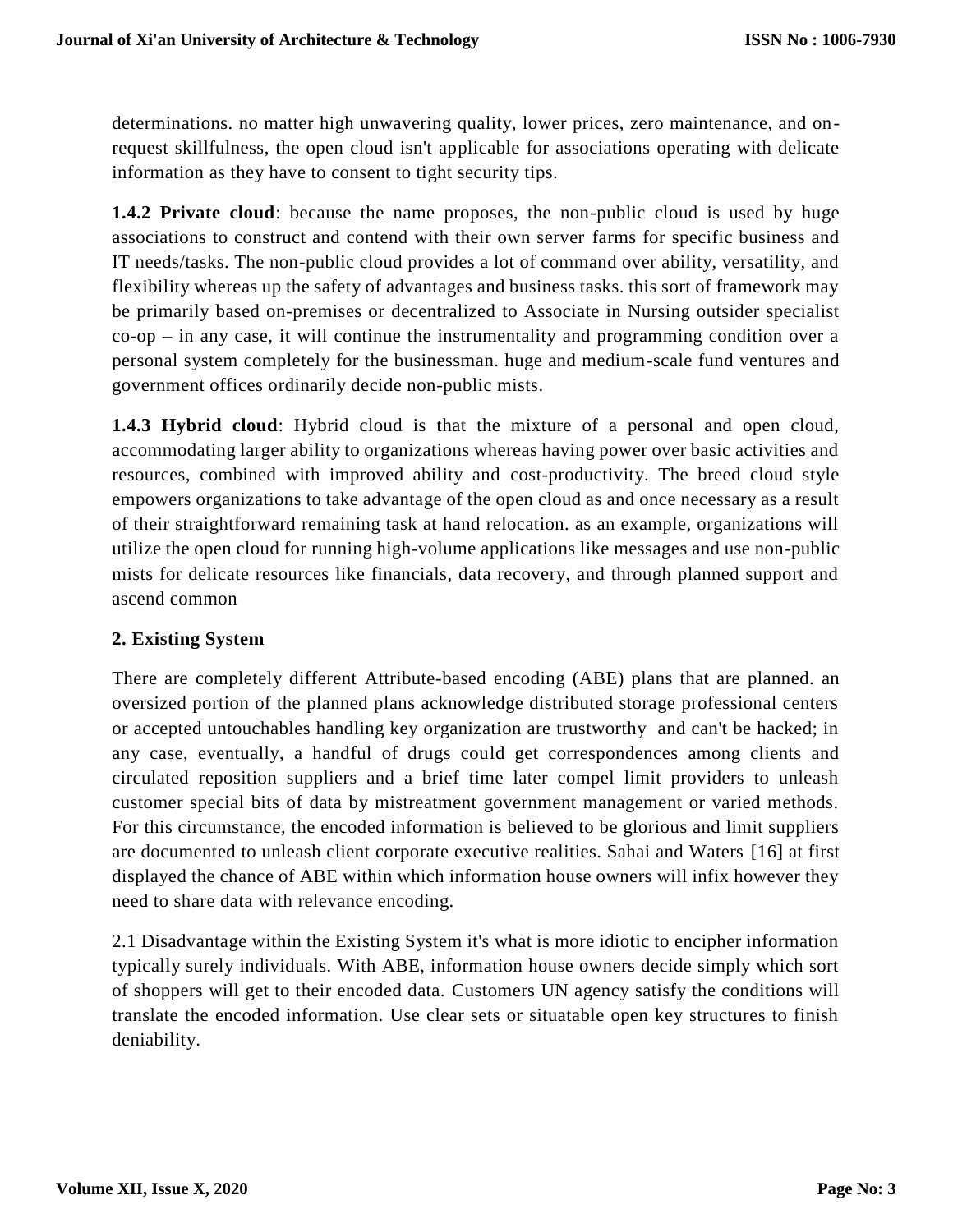# **3. Planned SYSTEM**

During this work, we have a plan to depict a confutative ABE plot for disseminated capability organizations. we have a idea to use ABE characteristics for checking set away information with a fine-grained get to regulate framework and confutative encoding to thwart outside investigation. Our arrangement depends upon Waters' ciphertext approach trademark primarily based encoding (CP-ABE) plot. we have a plan to update the Waters contrive from prime solicitation additive social events to composite solicitation bilinear get-togethers. By the subgroup call issue doubt, our arrangement permits customers to own the choice to present faux corporate executive certainties that give off an effect of being real to outside coercers. during this work, we have a tendency to build up a confutative CP-ABE plot that may create sent capability organizations verify and review free during this circumstance, distributed reposition professional associations are simply seen as beneficiaries in different confutative plans.

**3.1 benefits of planned framework :** Not the least bit like most past confutative encoding plans, we have an idea to do not use clear sets or situatable open key systems to execute deniability. Or maybe, we have a plan to get the concept planned with specific updates. we have a plan to build up our confutative encoding plot through a multidimensional area. All information is mixed into the multidimensional area. simply with the right structure of estimations is that the main information sensible. With the bastard set up, ciphertexts are going to be decoded to destined faux information. the data depicting the estimations have remained tactful. four

# **4. LITERATURE SURVEY**

**4.1 Fuzzy Identity-Based encoding**: The idea here to gift another reasonably Identity-Based encoding (IBE) plan that we decision Fuzzy Identity-Based Encryption. In Fuzzy IBE we will believe a to be of life as an excellent deal of sensible traits. A Fuzzy IBE set up contemplates a personal key for a personality, ω, to unscramble a ciphertext encoded with a personality, ω ′, if and simply if the characters ω and ω ′ are close to each other as surveyed by the "set spread" parcel metric. Utilization of biometric characters, that basically can have some aggravation anytime they're stone-broke down. in addition, we will show that Fuzzy-IBE may be used for a form of utilization that we term "quality primarily based encryption".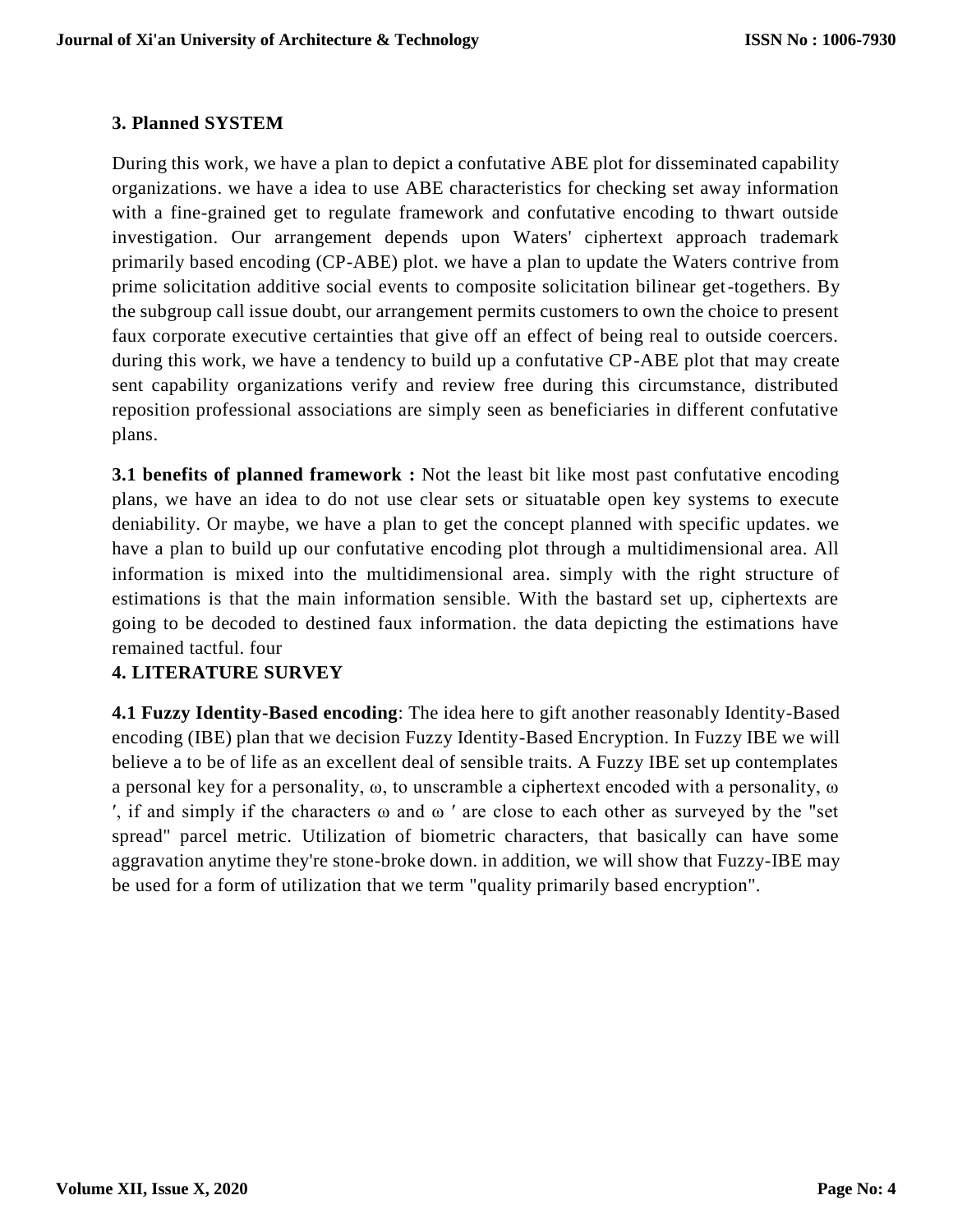

Advantage: together with her non-public key, Alice will disentangle messages mixed together with her own one among a sort character (w). she will be able to what is more disentangle messages encoded with other's character (w') if  $|w \cap w'|$  >= d.

**4.2 hierarchal ABE (HABE):** In HABE, the qualities are classified into trees as per their relationship characterized within the entrance management framework. every hub during this tree is said with a attribute, and a kin hub will confirm its relative's very important, but the switch isn't permissible permissible

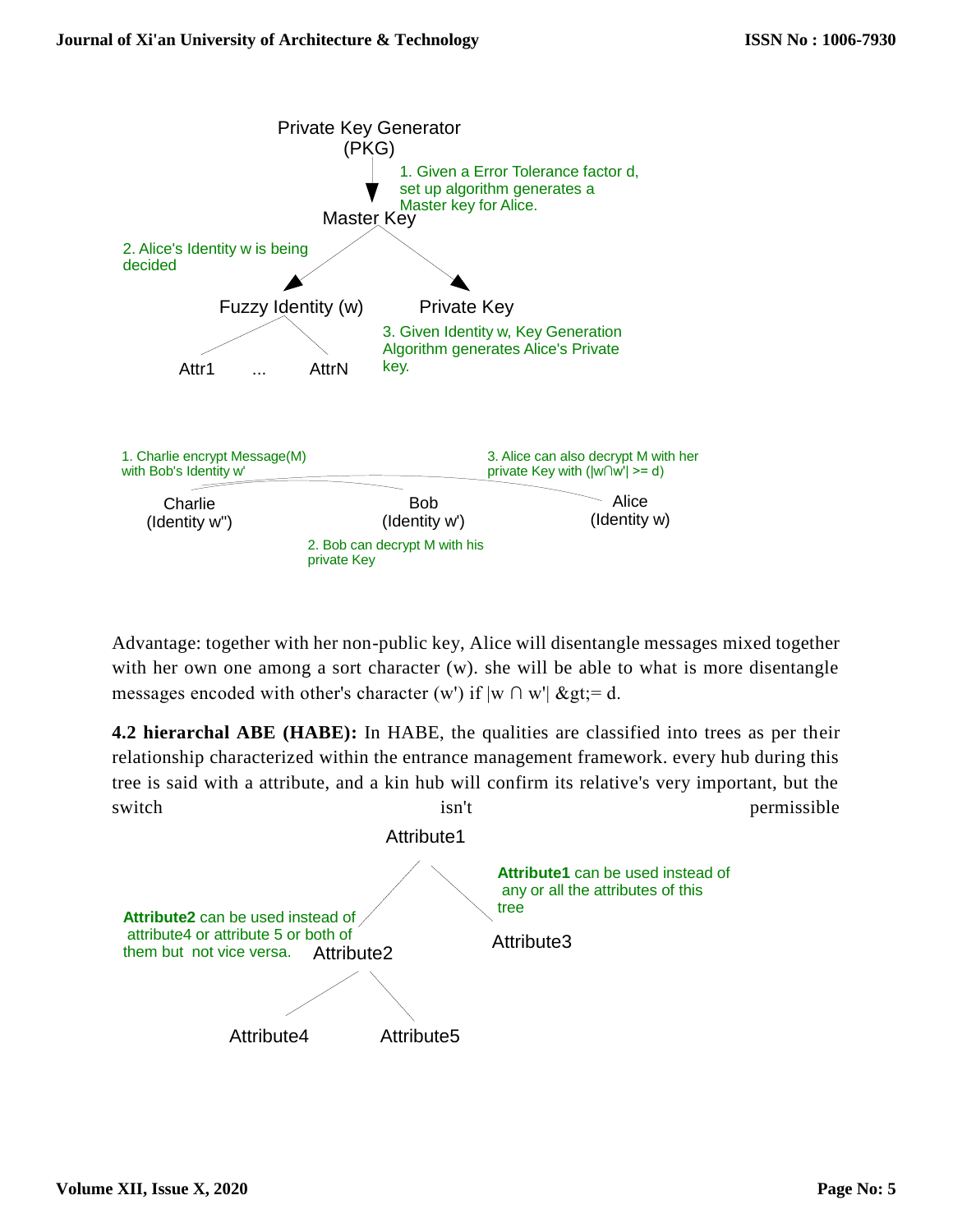**4.3 Attribute Based encoding for Fine-Grained Access management of Encrypted Data**: As progressively touchy data is shared and place away by outsider destinations on the net, there'll be a requirement to at least one draw back of scrambling data, is that it o.k. is also specifically shared unambiguously at a coarse-grained level (i.e., giving another gathering your non-public key).We build up another cryptosystem for fine-grained sharing of encoded information that we have a tendency to decision Key-Policy Attribute-Based encoding (KP-ABE). In our cryptosystem, figure compositions are set apart with sets of qualities and personal keys are known with get to structures that management that figure messages a client will unravel we have a tendency to show the importance of our improvement to the sharing of audit log data and correspondence encoding. Our improvement reinforces task of personal keys that subsumes hierarchal Identity-Based encoding (HIBE)

**4.4 Architecture of ciphertext policy attribute primarily based encoding:** Ciphertext arrangement based encryption plot is Associate in Nursing open key encryption conspire wherever individuals generally keys are created by taking bound parameters from the elliptic curve. While manufacturing the non-public keys it cares the strategy. To record the info, it basically desires the qualities of purchasers that were per the state of the doorway tree structure, we have a tendency to be careful for alternative it as arrangement. Assume businessman UN agency is transferring the data will confirm the approach as "3 of three" it demonstrates a minimum of three qualities of the shopper who conceive to get to Here the client are ready to induce to the information simply the client has an unequivocal arrangement of characteristics that fulfill the approach. A mapping is constructed up between two teams of components select from Associate in Nursing elliptic bend with the employment of further substance maps.

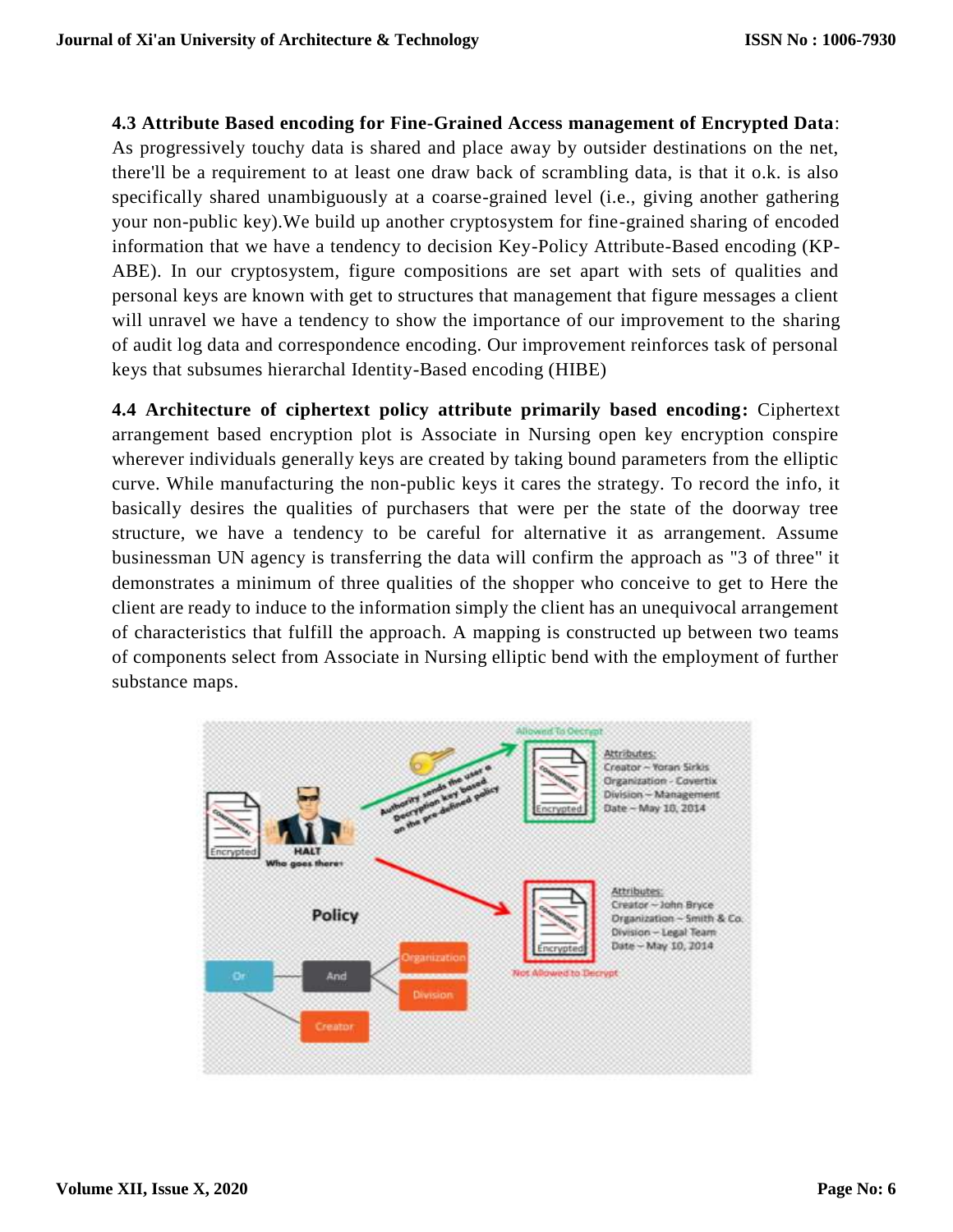# Fig. 1. Architecture of CPABE

Fig 1 shows the operating of ciphertext policy attribute-based encoding. The client can initially solicitation a record. The proprietors could acknowledge or dismiss the consent. Assume he acknowledges the solicitation then the client can get the insinuation. The shopper tries to transfer the document. Despite the very fact that authorization is conceded by the businessman, he/she will get to documents simply once their properties fulfill the approach. On the off likelihood that properties are coordinated documents may be decoded and downloaded. behind downloading the businessman can get a touch concerning the shopper.

Attribute-Based encoding is indicated by four calculations particularly Setup, Encrypt, key age, and decode.

- i. Setup: This movement takes no information anyway contemplates bound parameters and professional duces open key PK and pro key MK.
- ii. Encrypt:(PK, M, A): For encoding, it uses open key PK, message M and access structure A for the set of traits Produces the figure content CT. shopper whose properties coordinate with the arrangement simply will get to the info.
- iii. Key Generation(MK,A[ ]): this progression takes ace key and exhibit of characteristics as data and produces non-public key SK.
- iv. Decrypt(PK,CT,SK):It takes open key, ciphertext which includes strategy and personal key for exhibit of characteristics and on the off likelihood that the variability of qualities fulfills the arrangement simply, at that time he will decrypt and acquire the message M.

**4.5 Dynamic certifications and ciphertext designation for property primarily based encryption:** Intended by the topic of access management in distributed storage, we have a tendency to take into account the difficulty utilizing Attribute-Based encoding (ABE) {in a|during a|in Associate in Nursing exceedingly|in a very} setting wherever clients' qualifications could amendment and ciphertexts can be place away by an outsider. Our primary outcome is gotten by matching 2 commitments: we plan at that time to be a part of these two outcomes for an additional methodology for resignation on place away data. Our set up permits a capability server to refresh place away ciphertexts to exclude disowned purchasers from planning to data that was encoded before the client's entrance was renounced whereas key update communicates will more and more deny chosen clients.

# **5. Augmentation**

There are various ABE plans that are musical group. Most far and away of the organized plans acknowledge circulated capability organization suppliers or solid untouchables handling key organization are trustworthy and can't be hacked; at the same time, in seeking once, a handful of drugs could sq. exchanges among clients and distributed reposition suppliers by then move limit suppliers to discharge customer corporate executive actualities by abuse government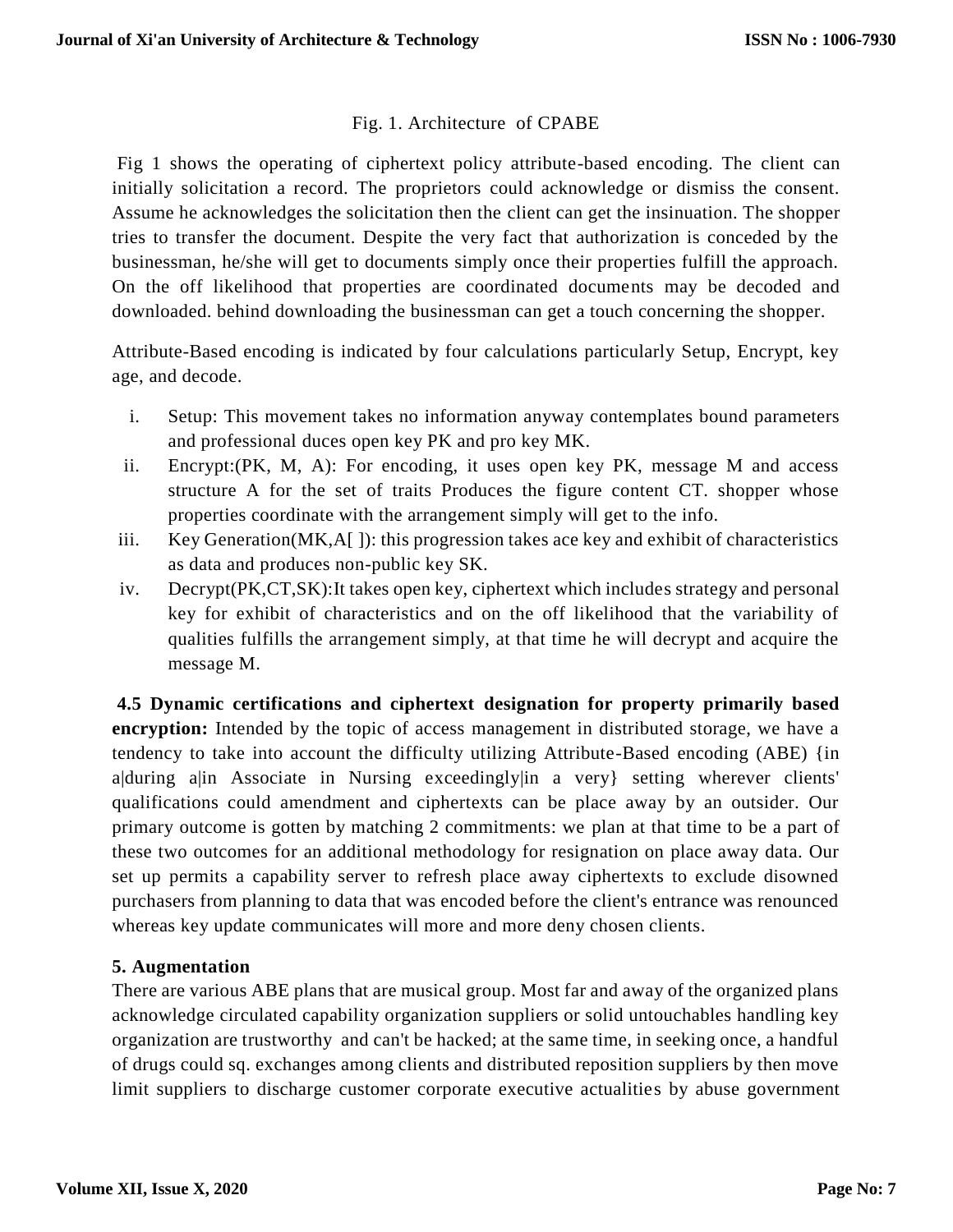power or different prescribes that. throughout this case, the mixed information is believed to be noted and limit suppliers are documented to discharge client corporate executive certainties. Sahai and Waters [16] originally exhibited the chance of ABE throughout that information homeowners can infix at any rate they have to share data to the extent writing. In any case, .it is ridiculous to encipher information on and on for a handful of people. With ABE, information homeowners decide solely which kind of shoppers can get to their encoded data. Customers World Health Organization satisfies the conditions are started to decipher the encoded information. Most confutative open key plans are bitwise, that deduces these plans can alone methodology one piece a period; so, bitwise confutative writing plans are inefficient for veritable use, notably within the distributed reposition organization case. throughout this work, we are going to generally delineate a confutative ABE subject for distributed storage administrations. we have a plan to utilize ABE qualities for verificatory place away data with a fine-grained get to regulate instrument and confutative encoding to counteract outside evaluating. Our set up depends on Waters figure content strategy attribute primarily based encoding (CP-ABE) conspire. we have a plan to upgrade the Waters plot from prime request additive gatherings to composite request bilinear gatherings. By the subgroup call issue doubt, our arrangement permits customers to own the choice to present faux puzzles that have all the earmarks of being legitimate to outside coercers. during this work, we have a idea to fabricate a confutative CP-ABE plot that may create distributed reposition organizations check and audit free. during this circumstance, distributed reposition professional centers are basically seen as authorities in different confutative plans. Not within the least like most past confutative encoding plans, we have a tendency to don't use clear sets or smart open key systems to understand deniability Or maybe, we have a tendency to grasp the concept planned with specific updates. we have a plan to fabricate our confutative encoding plot through a multidimensional area. All information is mixed into the multidimensional area. simply with the right structure of estimations is that the principal information accessible. With faux association, ciphertexts are going to be decoded to doomed faux information. the data describing the estimations have remained calm. we have a plan to use Composite solicitation additive social events to construct the multidimensional area. we have a plan to what is more use chameleon hash skills to create each certifiable and pretend message convincing. The hierarchal Attribute-Based encoding (HABE) is surmised by Wang et al The HABE model involves a Root Master (RM) that identifies with the Third trustworthy Party (TTP),Multiple Domain Masters (DMs) within which the top-ranking DMs distinction with varied enterprise customers, and completely different customers that distinction with all men in an effort. This arrangement used the property of the various leveled time of keys within the HIBE arrange to create keys. This arrangement will satisfy the property of fine-grained get the chance to regulate, ability and full task. It will share information for patrons within the cloud in an effort circumstance. additionally, it will apply to attain delegate re-encryption. In any case, quickly, it's unacceptable to execute. Since all properties during a solitary conjunctive arrangement during this arrangement is also overseen by a comparable area authority, a comparable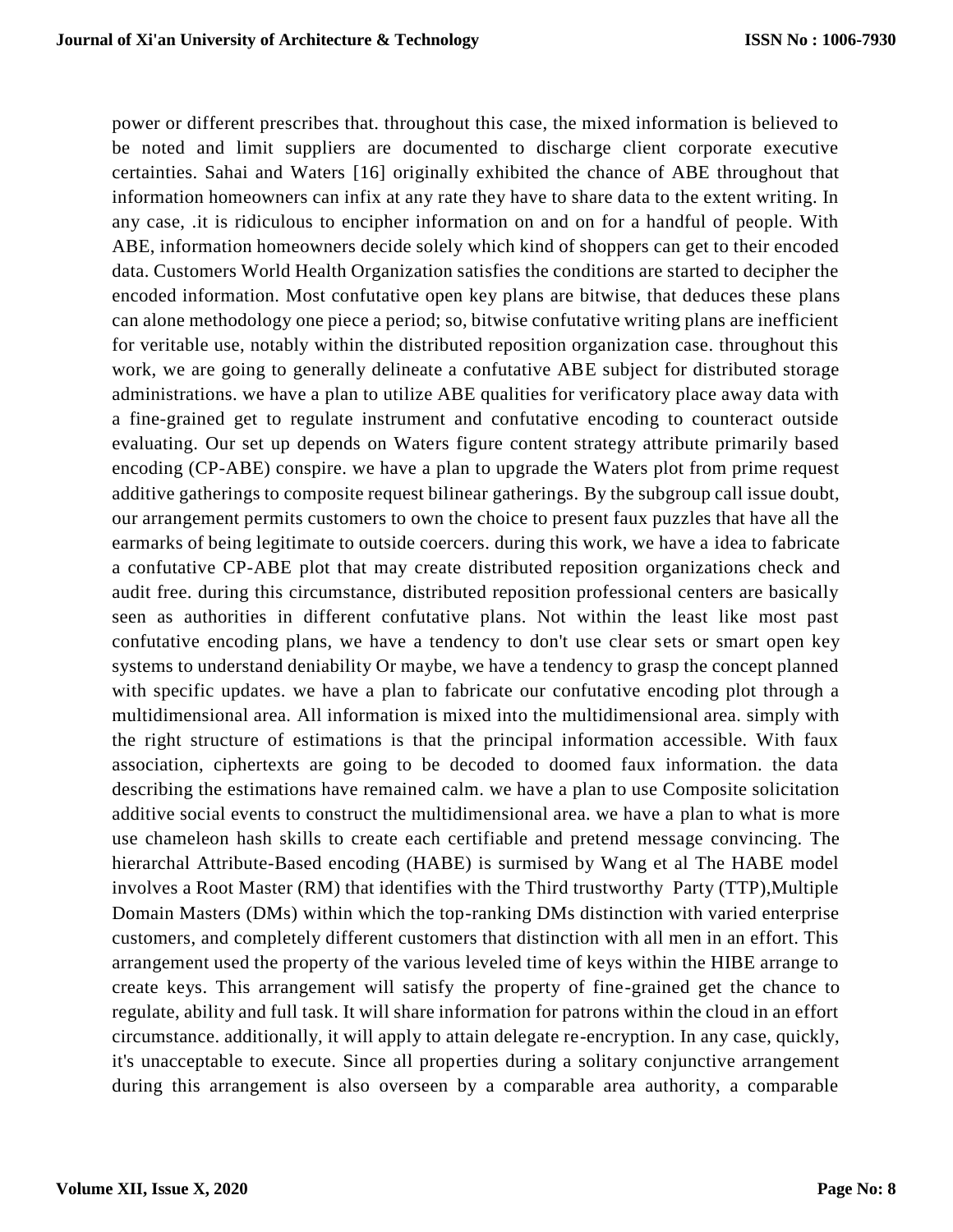character is also coordinated by varied region execs. within the HABE model, the RM's activity thirstily seeks once the foundation non-public key generator (PKG) during a HIBE system, that is answerable for the age and flow of structure parameters and area keys. The DM, whose activity organizes each the properties of the territory PKG during a HIBE system and AA in a CP-ABE structure. it's answerable for relegation keys to DMs at the incidental level and spreading keys to customers. Specifically, we have a tendency to have interaction the uttermost left DM at the ensuing level to coordinate all of the shoppers during a zone, additionally because the staff office directs all workers in an effort, and to not management any characteristic. In like manner, varied DMs direct Associate in Nursing abstract range of disjoint attributes and have full management over the structure and linguistics of their characteristics. within the HABE model, we have a tendency to initial engraving every DM and trademark with a big symbol (ID), still, it denotes every client with each Associate in Nursing ID and an excellent deal of drawing in characteristics. By then, as upper class et al 2002, we have a tendency to change a component's riddle key to be expelled from the DM guiding itself, and a substance's open key, which suggests its circumstance within the HABE model, to be Associate in Nursing ID tuple involving the all comprehensive community key of the DM dominant itself and its ID.

# **7. CONCLUSION**

This paper manages the way to safely review open data and the way to place security open once sharing information. The idea is to utilize ABE qualities for verificatory place away data with a fine-grained get to regulate instrument and confutative encoding to counteract outside evaluating. Our set up depends on Waters figure content strategy attribute primarily based encoding (CP-ABE) conspire. In future we will upgrade the Waters plot from prime request additive gatherings to composite request bilinear gatherings.

# **8. REFERENCES**

- [1] N. S. Dey and T. Gunasekhar, "A Comprehensive Survey of Load Balancing Strategies Using Hadoop Queue Scheduling and Virtual Machine Migration," in IEEE Access, vol. 7, pp. 92259-92284, 2019, doi: 10.1109/ACCESS.2019.2927076.
- [2] Praveen, S.P., Rao, K.T. and Janakiramaiah, B., 2018. Effective allocation of resources and task scheduling in cloud environment using social group optimization. *Arabian Journal for Science and Engineering*, *43*(8), pp.4265-4272.
- [3] Balaji, K., & Sai Kiran, P. (2017). Efficient resource allocation algorithm with optimal throughput in cloud computing. Journal of Advanced Research in Dynamical and Control Systems, 9, 1902-1910.
- [4] Mahesh Babu, K., & Sai Kiran, P. (2017). A secure virtualized cloud environment with pseudo-hypervisor IP based technology. Paper presented at the Proceedings on 2016 2nd International Conference on Next Generation Computing Technologies, NGCT 2016, 626- 630. doi:10.1109/NGCT.2016.7877488.